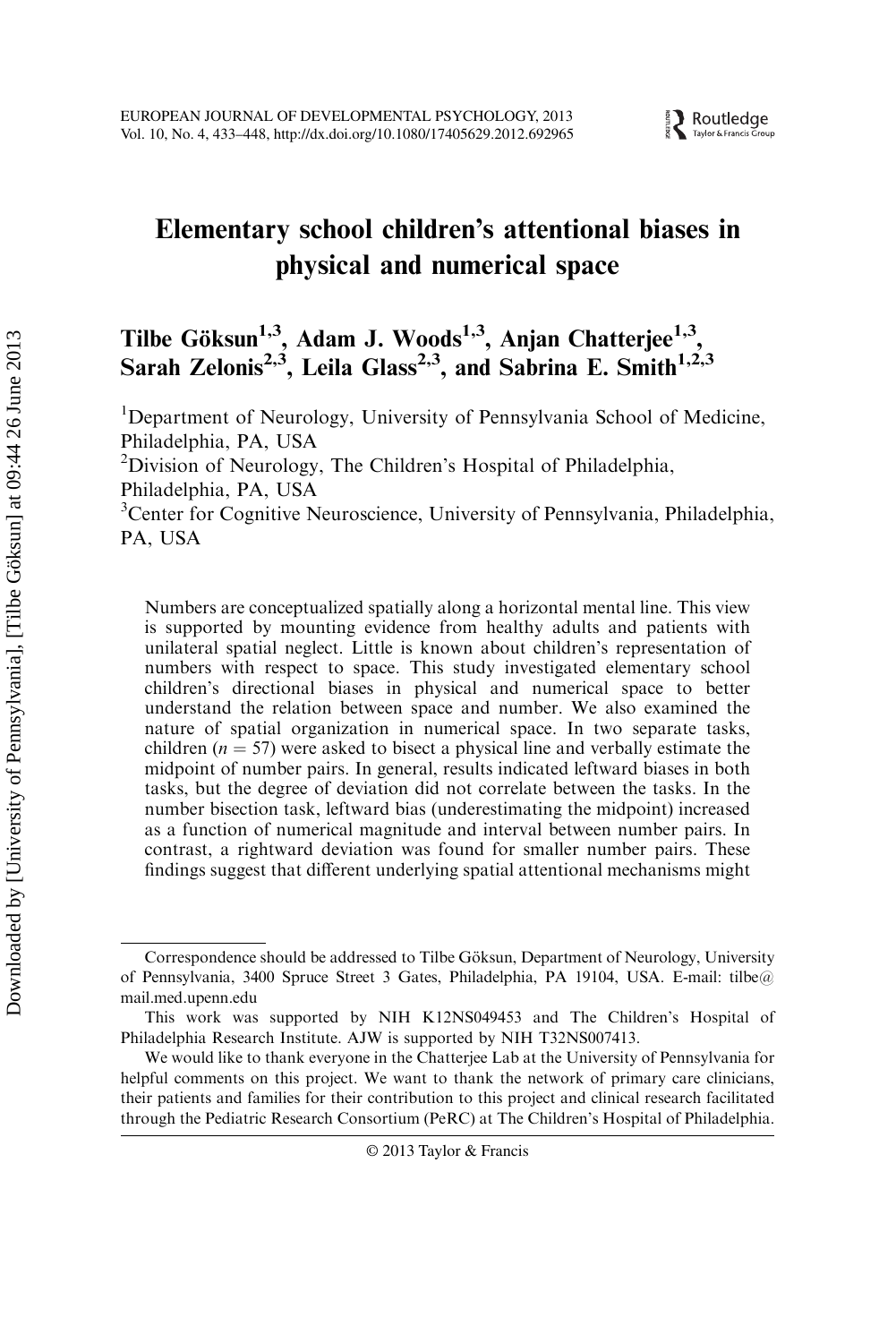#### 434 GÖKSUN ET AL.

be directed in physical and numerical space in young school children, which would be integrated in adulthood.

Keywords: Mental number line; Physical line bisection; Directional asymmetry; Space and number.

A left-to-right directional asymmetry is common across several cognitive domains, particularly in cultures that read and write from left to right. This left-to-right axis forms a basis for systems that represent time, number, and even the conception of events (Chatterjee, 2011). In this framework of directional asymmetries, the representation of numbers is notable. There are no a priori reasons to think that numbers or symbolic representations of quantity should be represented along a horizontal axis. Yet, the evidence for a mental number line, with smaller numbers placed on the left and larger numbers on the right, is robust (Dehaene, Bossini, & Giraux, 1993). In leftto-right reading cultures, adults are faster to respond to smaller numbers with the left hand and larger numbers with the right hand, supporting the left-to-right spatial representation of numbers (so-called spatial-numerical representation of response codes—the SNARC effect; Dehaene et al., 1993; Fias, 2001; Fisher, Castel, Dodd, & Pratt, 2003).

Even though research with adults demonstrates the left-to-right directional asymmetry of numbers (e.g., Dehaene et al., 1993; Gobel, Calabria, Farne, & Rossetti, 2006; Longo & Lourenco, 2007), less is known about children's representation of numbers with respect to space (e.g., de Hevia & Spelke, 2009; Opfer, Thompson, & Furlong, 2010). The goal of this study was to examine young school children's directional biases in both physical and numerical space. A secondary goal was to characterize the nature of spatial organization in numerical space.

In the following sections, we will first review literature on adults' attentional biases in physical and numerical space. We will then discuss the research on how children represent physical and numerical space and describe the current study.

# Adults' spatial attention in physical and numerical space

Spatial asymmetries are a significant part of human nature. We read and write from left-to-right or right-to-left. Most people are either right- or lefthanded. Our brains and some of our internal organs are also influenced by left—right asymmetries (Chatterjee, 2011). The directional asymmetries are not only apparent in our constructed environment and in our body, but also operate in our internal representations of space and number. In left-to-right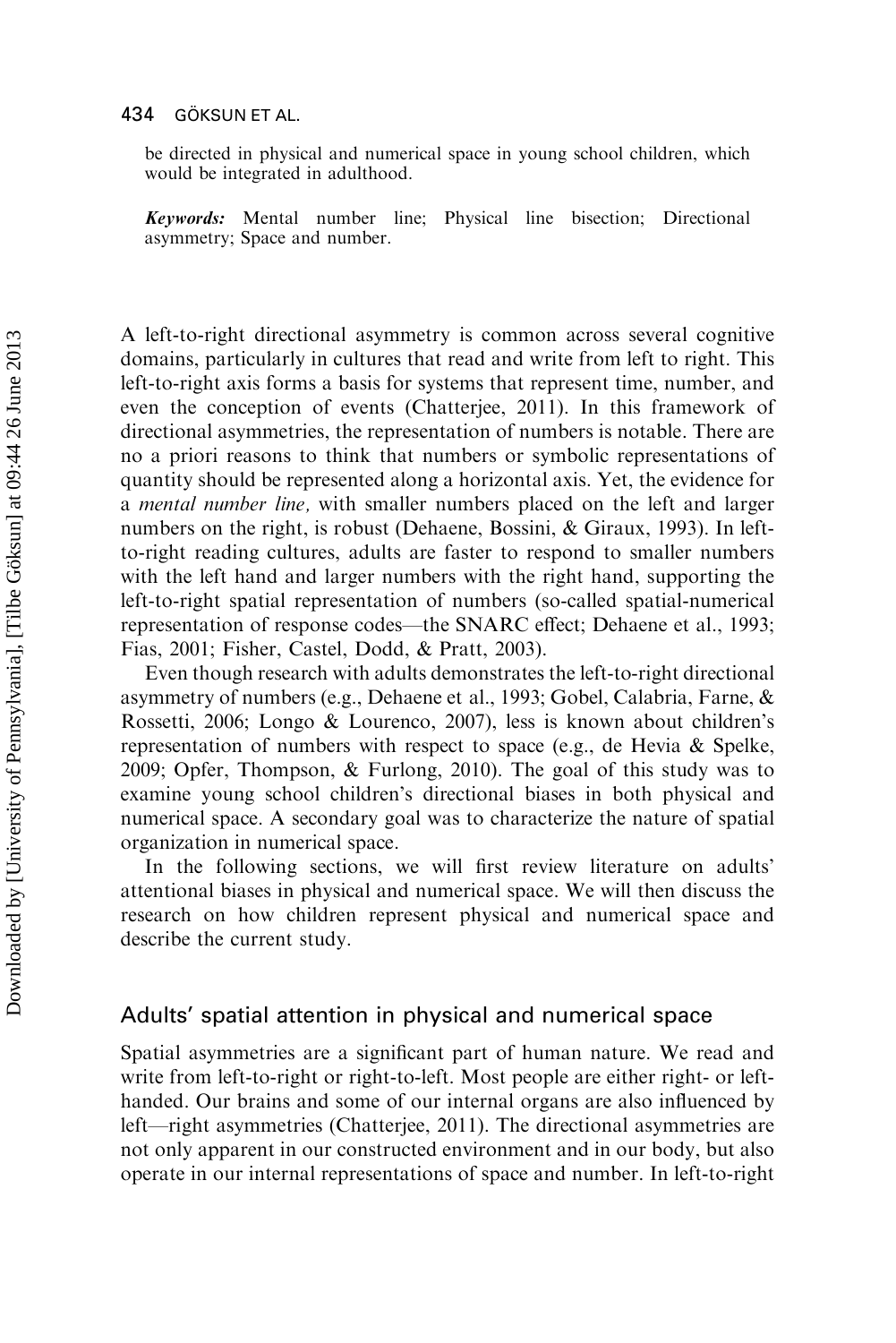reading cultures, adults' representations of space and number have spatial biases. Two common tasks, paper line bisection and number line bisection, are used to identify these biases in both clinical and healthy populations.

Paper line bisection was initially used to diagnose hemispatial (visuospatial) neglect in patients with unilateral brain lesions. Patients who suffer from left hemispatial neglect show a rightward bias when asked to bisect a physical line (e.g., Marshall & Halligan, 1989; Schenkenberg, Bradford, & Ajax, 1980). Similar to the responses in physical line bisection, patients with right parietal lesions accompanied by persistent left neglect show a rightward bias in the mental number line task when asked to find the midpoint between two numbers. That is, these patients overestimate the midpoint in a given number pair (Rosetti et al., 2004; Zorzi, Priftis, & Umilta, 2002; see also Vuilleumier, Ortigue, & Brugger, 2004). A recent case study from a patient with right neglect indicated parallel results, suggesting that the same spatial attention system deployed across physical lines might also be deployed across mental number lines (Pia, Corazzini, Folegatti, Gindri, & Cauda, 2009; but see Ashkenazi & Henik, 2010; Doricchi, Guariglia, Gasparini, & Tomaiuolo, 2005; Tian et al., 2011).

In contrast to patients with unilateral right brain lesions, healthy young adults display a minor leftward bias in line bisection tasks. This systematic leftward bias has been called pseudoneglect (Bowers & Heilman, 1980; Jewell & McCourt, 2000). An analogous *pseudoneglect* is also found in mental number bisection. Healthy adults demonstrate a leftward bias when they estimate the midpoint of number pairs (Gobel et al., 2006; Loftus, Nicholls, Mattingley, Chapman, & Bradshaw, 2009; Longo & Lourenco, 2007; Lourenco & Longo, 2009).

In a recent study, Longo and Lourenco (2007) compared healthy adults' spatial attentional biases in both bisection tasks. Individuals with a stronger leftward bias in paper line bisection also demonstrated larger leftward bias in number line bisection. The authors proposed that similar hemispheric asymmetries in spatial attention occur in both physical and numerical space. Additionally, after transcranial magnetic stimulation (TMS) of the right posterior parietal cortex, healthy adults err toward the right in both the paper line and mental number bisection tasks (Fierro, Brighina, Piazza, Oliveri, & Bisiach, 2001; Gobel et al., 2006). These findings are consistent with the hypothesis that both tasks share common attentional mechanism presumably mediated by parietal activation in the brain. Together, studies from clinical and healthy populations suggest that the same attentional mechanisms operate on physical lines extended in external space as well as number lines extended in mental space.

An intriguing finding from Longo and Lourenco (2007) was that in number bisection the leftward bias (underestimation of midnumber) in healthy adults increased as a function of the magnitude of the numbers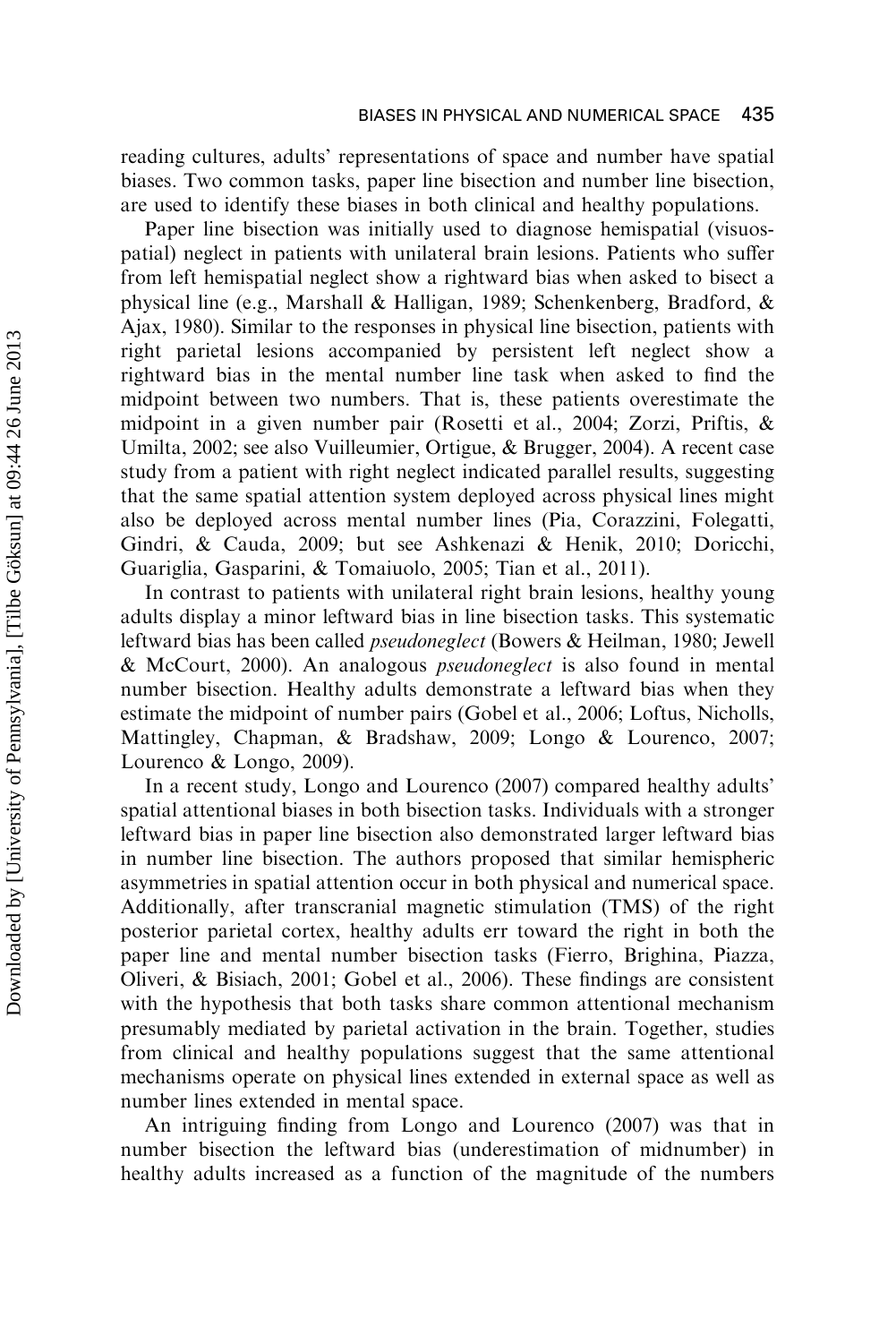bisected (e.g., Longo & Lourenco, 2007). The mental number line also seems scaled in a logarithmic fashion—as the numbers to be bisected get larger the mental representation of numbers is compressed (Dehaene, 2001; Dehaene & Mehler, 1992). Thus, according to compressive scaling the subjective distance between 10 and 20 is larger than the distance between 90 and 100. Another view suggests that numbers lie on a linear scale where the subjective distance between two numbers remains constant regardless of the absolute magnitude of these numbers (Gallistel & Gelman, 1992, 2000).<sup>1</sup> In a recent study, Lourenco and Longo (2009) showed that, based on the numerical context, the same bisection task may elicit logarithmic or linear representation of numbers (see also Calabria & Rosetti, 2005; Fischer, 2001).

As already pointed out, healthy adults display directional asymmetries in both physical and numerical space. Leftward bias in both spaces supports the position that adults consider numbers along a spatial mental number line. Additionally, the compressive scaling of numbers results in differences in the directional biases; a greater leftward bias is observed with an increase in numerical magnitude (but see Calabria & Rosetti, 2005; Fischer, 2001; Lourenco & Longo, 2009). However, less is known about children's spatial directional asymmetries that are seen in adults in physical and numerical space (de Hevia & Spelke, 2009, 2010; Lourenco & Longo, 2010; Opfer et al., 2010). These systems could develop in concert, or they could have distinct developmental trajectories that converge later in adulthood.

#### Children's spatial attention in physical and numerical space

Studies with children have mostly focused on the attentional biases in physical space (Smith & Chatterjee, 2008). In a detailed assessment of paper line bisection performances of 650 children aged 7–12 years, van Vugt, Fransen, Creten, and Paquier (2000) found that directional biases on the horizontal axes change as a function of gender, age, and handedness. Girls erred toward the right and boys toward the left. Left-handed and younger children exhibit more leftward attentional biases than right-handed and older children (van Vugt et al., 2000). Even before 8 years of age, children bisected the lines toward the left when using the left hand and toward the right when using the right hand (Bradshaw, Spataro, Harris, Nettleton, &

<sup>&</sup>lt;sup>1</sup>Although the distance does not vary in linear scaling, linear models that use scalar variability would also predict an increase in error rate as a function of numerical magnitude. However, Longo and Lourenco (2007) argued that only a compressive model predicts increased bias on number bisection tasks. Yet, both of these accounts suggest that the representation of numbers should overlap more with an increase in numerical magnitude that leads to an increase in directional bias. Thus, both compressive and linear accounts might predict similar results on these types of tasks due to scalar variability (see Longo & Lourenco, 2007, for further discussion).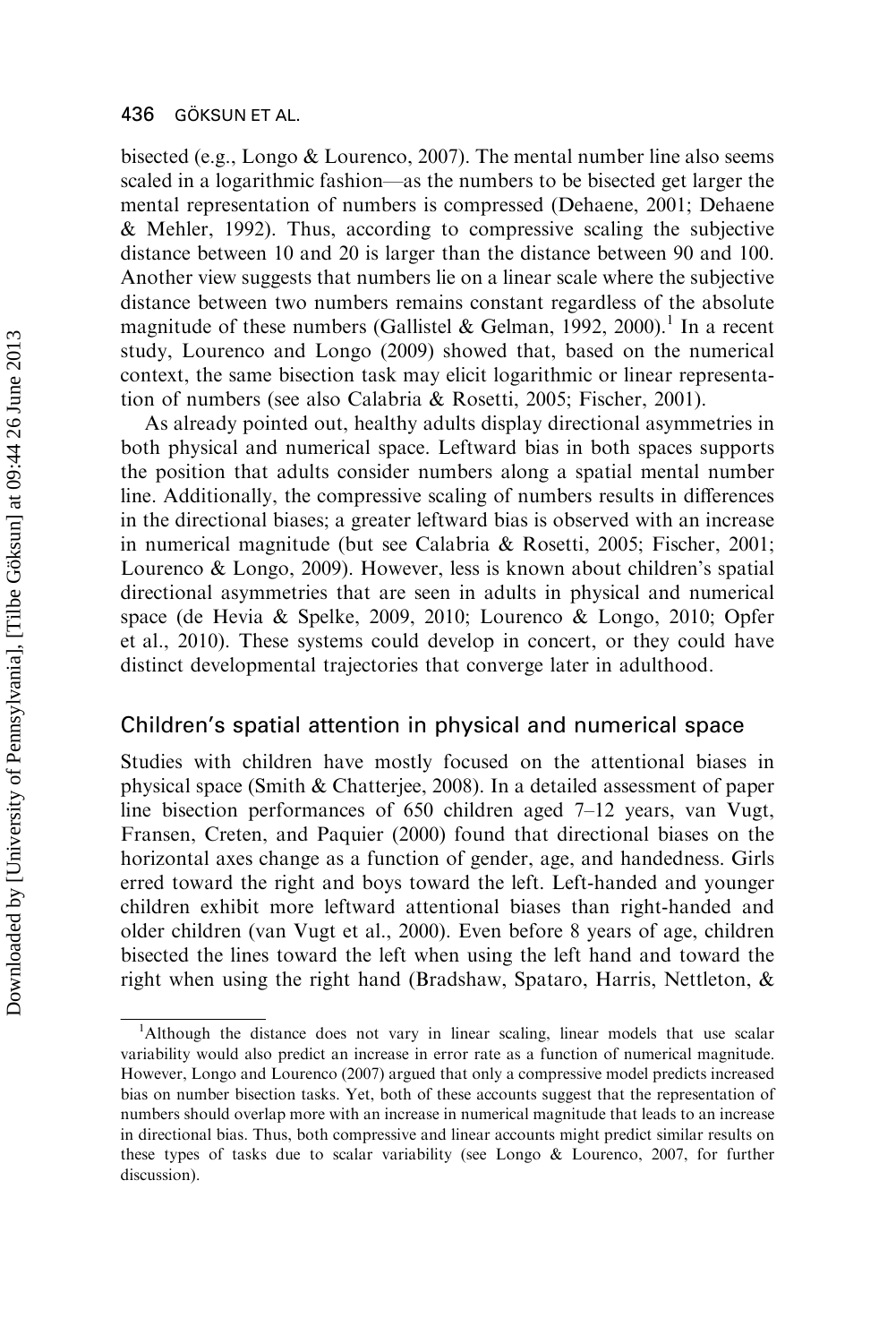Bradshaw, 1988). In a more recent study, the same patterns were found with 10- to 12-year-olds. After age 13, children's attentional biases resemble young adults' responses, showing leftward bias when they used either hand (Hausmann, Waldie, & Corballis, 2003). The difference in the directional biases between young adults and children is attributed to the maturation of the corpus callosum, as callosal connectivity might be crucial for the integration of motor and perceptual processes (Hausmann et al., 2003). However, the overall leftward bias in adults might be related to more activation in the right hemisphere (particularly in the right posterior parietal lobe) during this spatial task (Fierro et al., 2001).

Developmental studies on children's representation of numbers have suggested that children map numbers onto space (Berch, Foley, Hill, & Ryan, 1999; de Hevia & Spelke, 2009; Opfer & Furlong, 2011; Opfer et al., 2010; van Galen & Reitsma, 2008). Some argue that number-space mapping develops after children begin schooling and learn to count (Berch et al., 1999; van Galen & Reitsma, 2008). However, preschool children raised in Western cultures spontaneously map numbers onto space in visuospatial task (de Hevia & Spelke, 2009) and they use left-to-right numeric information in spatial search (Opfer & Furlong, 2011; Opfer et al., 2010). Moreover, de Hevia and Spelke (2010) provided evidence that infants as young as 8 months old are sensitive to the relation between numerical magnitude and spatial length. Additionally, a recent study showed that 9 month-old infants represent a general magnitude system for space, number, and time (Lourenco & Longo, 2010). Thus, these studies demonstrate that space and number associations (the SNARC effect) develop early in life even before children learn language, receive formal education, or learn to count.

Prior research has mainly examined children's representation of numbers with respect to space using a ''number-to-position'' task, in which children are asked to position a number on a physical line (e.g., Barth & Paladino, 2011; Booth & Siegler, 2006, 2008; Ebersbach, Luwel, Frick, Onghena, & Verschaffel, 2008; Moeller, Pixner, Kaufmann, & Nuerk, 2009; Opfer & Siegler, 2007; Siegler & Booth, 2004; Siegler & Opfer, 2003). The main goal of these number-line tasks is to test the estimation of numerical magnitudes. Overall, results suggest a gradual shift from logarithmic (compressive) to linear representation of numbers with age (but see Ebersbach et al., 2008). In contrast to this dominant view, Barth and Paladino (2011) provided a proportion judgement account for testing the number-line estimation tasks. This model argues that to position "40" on a line with endpoints of "0" and ''100,'' children need to estimate the size of a part (the numerical magnitude of 40) relative to the size of the whole (the numerical magnitude of 100).

In log-to-linear shift model, Siegler and Opfer (2003) found an interaction between the representation of numbers (logarithmic vs. linear) and the size of the interval between two numbers. For example, when smaller intervals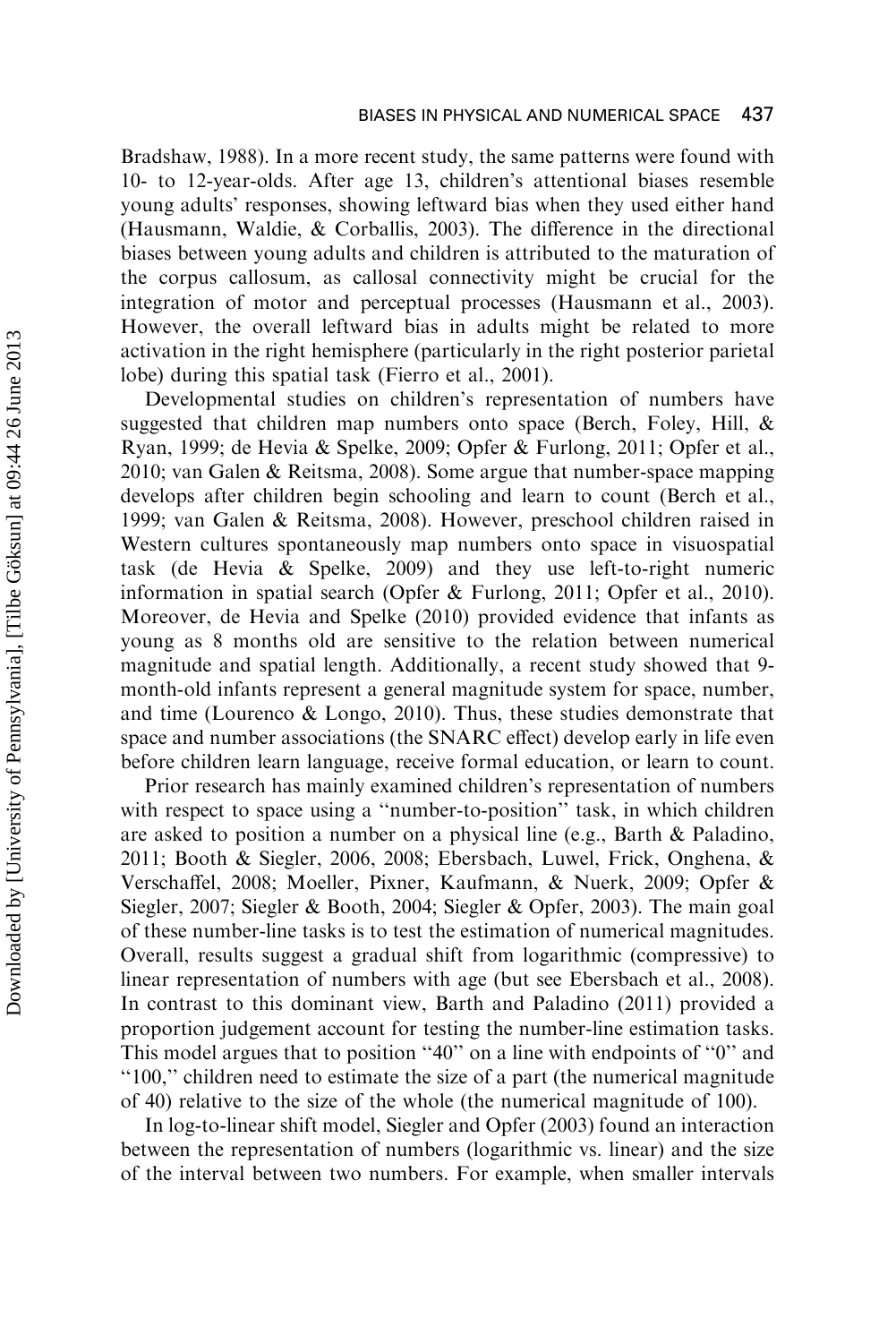$(0-100)$  were marked at the ends of a line, second-graders' estimations were consistent with a linear scaling. With the larger intervals (0–1000) children at the same age had a logarithmic scaling (e.g., 30 was placed toward the middle of the line). Thus, the shift from linear to logarithmic scaling might be related to children's familiarity and exposure to numbers in different number ranges. Further studies indicate that the accuracy of estimations is positively correlated with math knowledge (Booth & Siegler, 2006) and children's familiarity with numbers (Ebersbach et al., 2008).

In sum, research on the representation of numbers in childhood provides strong evidence of the mapping of space and number as well as a left-to-right directional bias of the mental number line. Nevertheless, in these developmental studies, numbers are always placed on a physical line or presented spatially. Thus, the estimation of a number on a physical line would elicit an explicit left-to-right directional representation as representations of space and number are conflated in this task. In particular, the argument for a spatial representation of numbers would be stronger if numbers were presented without a spatial context and if similar directional biases occurred on separate physical and numerical bisection tasks as found in adults (Longo & Lourenco, 2007).

#### The present study

In this study, we investigated elementary school children's directional asymmetries in physical and numerical space. Our goals were twofold. First, we asked whether similar left-to-right directional biases occur in both physical and numerical space. To better understand children's representations of space, number and their interactions, following Longo and Lourenco (2007), children were exposed to two separate tasks: paper line and mental number line bisection. Then, we compared the attentional biases in these tasks. Second, we aimed to characterize the nature of spatial organization in numerical space. Different from the previous studies, to decrease the explicit mapping of space and number in the mental number line task, children were verbally asked to estimate the midpoint of number pairs without seeing the numbers.

First, we predicted that if common spatial mechanisms similar to those evidenced in adults were available at this age, children would exhibit similar directional biases in both tasks (e.g., Longo & Lourenco, 2007). In particular, children who showed a larger leftward bias in physical line bisection would also present a larger leftward bias in the mental number line. Second, if spatial-numeric associations were evident even when children were presented with the mental number line verbally and if children at this age have compressive scaling, a consistent directional bias (i.e., leftward bias) would be found in the number line bisection task. Last, we hypothesized that the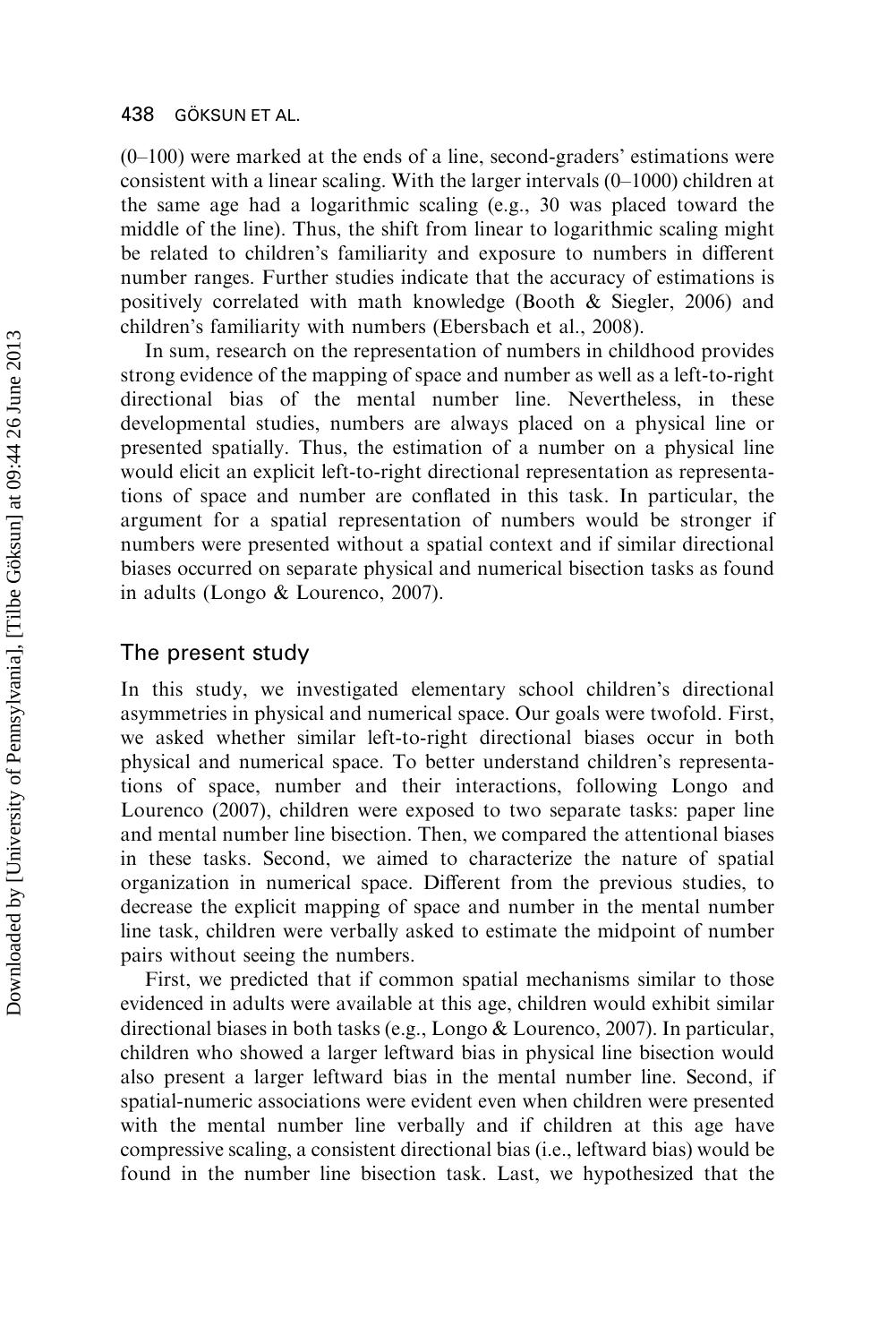directional biases might be contingent on the magnitude of numbers and the interval size between number pairs, in which with larger numbers and larger interval sizes, children would demonstrate larger leftward bias.

### METHOD

#### **Participants**

The participants were 57 children, of two age groups: 7- to 9-year-olds ( $n =$ 29, 14 females,  $M = 8.66$ ,  $SD = 0.89$ , range 7.15 to 9.92) and 10- to 12-yearolds ( $n = 28$ , 15 females,  $M = 11.53$ ,  $SD = 0.79$ , range 10.14 to 12.89). These age groups were chosen to represent the complete developmental trajectory during the elementary school period. The grouping of the children was based on the previous research on the line bisection task (e.g., Hausmann et al., 2003). The sample was recruited from paediatricians' offices in Philadelphia and the surrounding area. Most children were African American (51%) and White (36%), with the rest (13%) of Asian American and Hispanic ethnicity.

#### Stimuli and procedure

The participants were presented with two tasks: paper line bisection and mental number line bisection. In the paper line bisection task, children bisected 20 lines of 200 mm in length, presented in the centre of a horizontally oriented letter size sheet of paper. Children were instructed to draw a vertical line at the midpoint of the line. To be consistent with previous studies (Haussmann et al., 2003; van Vugt et al., 2000), in half of the trials children used their right hands and in the other half they used their left hands, regardless of their dominant hand. The hand use was blocked rather than randomly varied across trials. Deviation from the midpoint was measured to the nearest half millimetre. Negative values represent leftward biases, and positive values rightward biases.

In mental number line bisection, the stimuli and procedure follow those of Zorzi et al. (2002; Zorzi, Priftis, Meneghello, Marenzi, & Umilta, 2006). Children were given 48 different pairs of numbers and bisected them verbally without seeing them on paper. The numerical interval between the number pairs was 3, 5, 7 or 9 inclusive (12 trials each). The order of intervals was randomized. The numbers ranged from 1 to 32, and the smaller number was always presented first. For each interval the number pairs were sampled randomly across 1 and 32. For example, for interval 5, the number pair could be either 11–15 or 23–27. Before starting the task, two sample trials were given with the two most extreme intervals. In each trial, the experimenter verbally asked the child, ''What number is halfway between (first number) and (second number)?'' Children were instructed to perform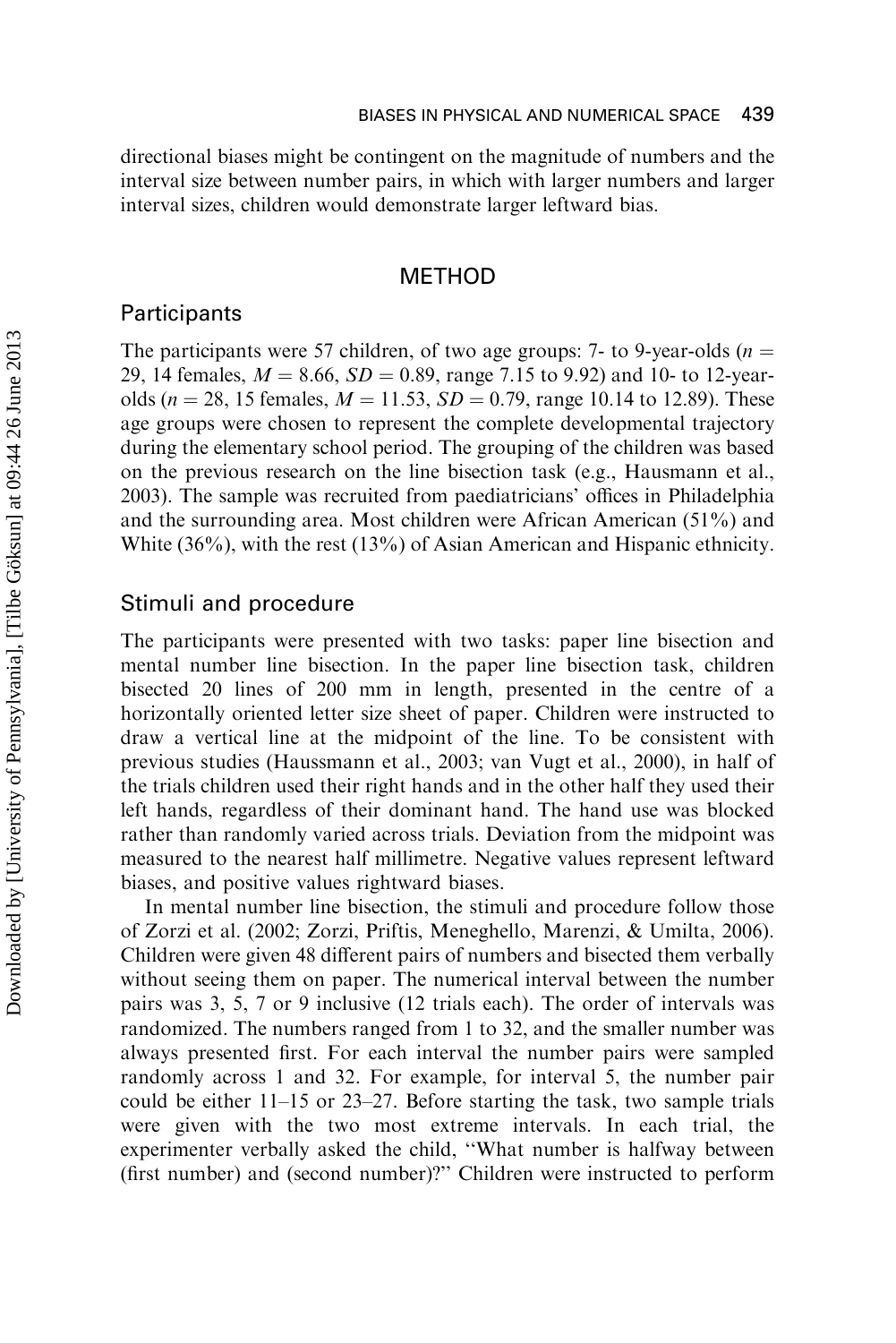the task as quickly as possible without calculating. Two dependent variables were obtained from this task: the accuracy of the estimations and the bias in the errors. The mean accuracy was computed for children's responses to all trials. Bisection errors were calculated by subtracting the arithmetical midpoint (correct answer) from the child's subjective midpoint (child's answer). Negative errors indicated that the child's answer was smaller than the arithmetical midpoint (leftward bias), and positive errors showed that the answer was larger than the arithmetical midpoint (rightward bias).

Each child was tested individually in a quiet room for a single 30-minute session. Number bisection was always done first so as not to create a spatial bias. The presentation of the line bisection task first would increase the spatial bias on the subsequent number bisection task. At the end of the session, each child received a gift card for participation.

#### RESULTS

Four outliers were excluded from the analyses, because their overall mean deviations from the midpoint in one or both tasks were 2.5 standard deviations or more above/below the mean (for the paper line:  $M = -2.48$ ) mm,  $SD = 3.55$  and for the mental number line:  $M = -0.63$ ,  $SD = 2.04$ ). The final sample consisted of 53 children.

#### Paper line bisection

A univariate analysis of variance (ANOVA) with Age Group (7–9, 10–12), Gender, Hand Use (left hand first vs. right hand first) as the between-subject variables and the mean deviation from the midpoint as the dependent variable revealed no main effects of Age Group, Gender, or any interactions among them,  $ps > .05$ . As shown in Figure 1, almost all children (45/53) showed a leftward bias ( $M = -2.91$  mm,  $SD = 2.97$ ;  $p < .0001$ , binomial test, two-tailed),  $t(52) = -7.11$ ,  $p < .0001$ . Furthermore, deviation did not differ based on the order of hand use (left hand first vs. right hand first) or children's handedness,  $ps > .05$ .

#### Mental number line bisection

The 10- to 12-year-olds were more accurate than the 7- to 9-year-olds in the mental number line task,  $F(1, 51) = 20.98$ ,  $p < .0001$ ,  $\eta^2 = .29$  ( $M_{7-9 \text{ years}} =$ 46% and  $M_{10-12 \text{ years}} = 72\%$ ). A univariate ANOVA with Age Group (7–9, 10–12) and Gender as the between-subject variables and the mean deviation from the midpoint as the dependent variable did not show any main effects or interactions between these variables,  $p_s > .05$ . Children in both age groups mostly (39/53) had a leftward bias in finding the midpoint of number pairs,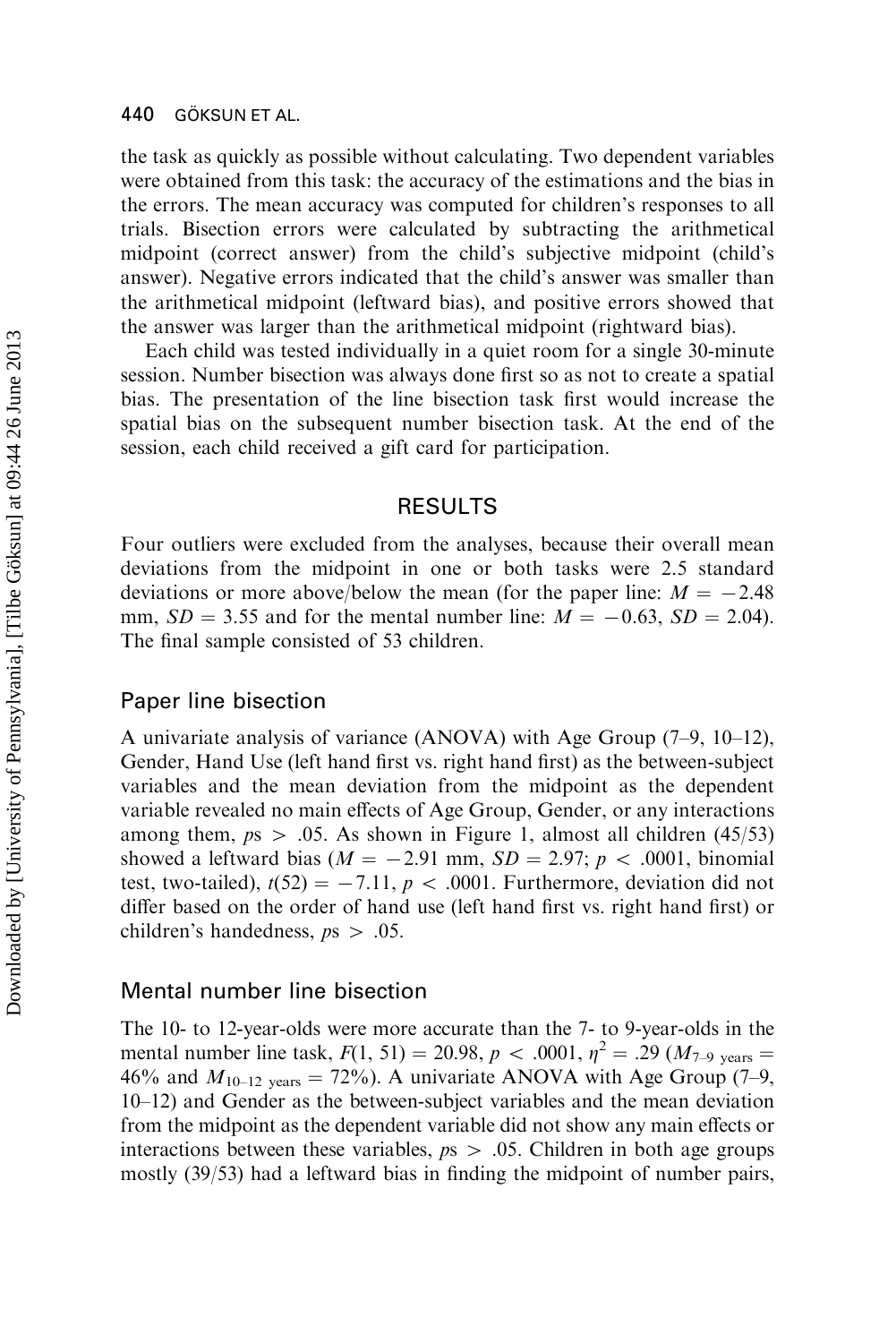

BIASES IN PHYSICAL AND NUMERICAL SPACE 441

Figure 1. (A) Mean deviation from the midpoint in the mental number line bisection task as a function of the magnitude of number for younger children (7- to 9-year-olds). The leftward bias increased with the magnitude of number. (B) Mean deviation from the midpoint in the mental number line bisection task as a function of the magnitude of number for older children (10- to 12-year-olds). No significant relationship was found between numerical magnitude and leftward bias.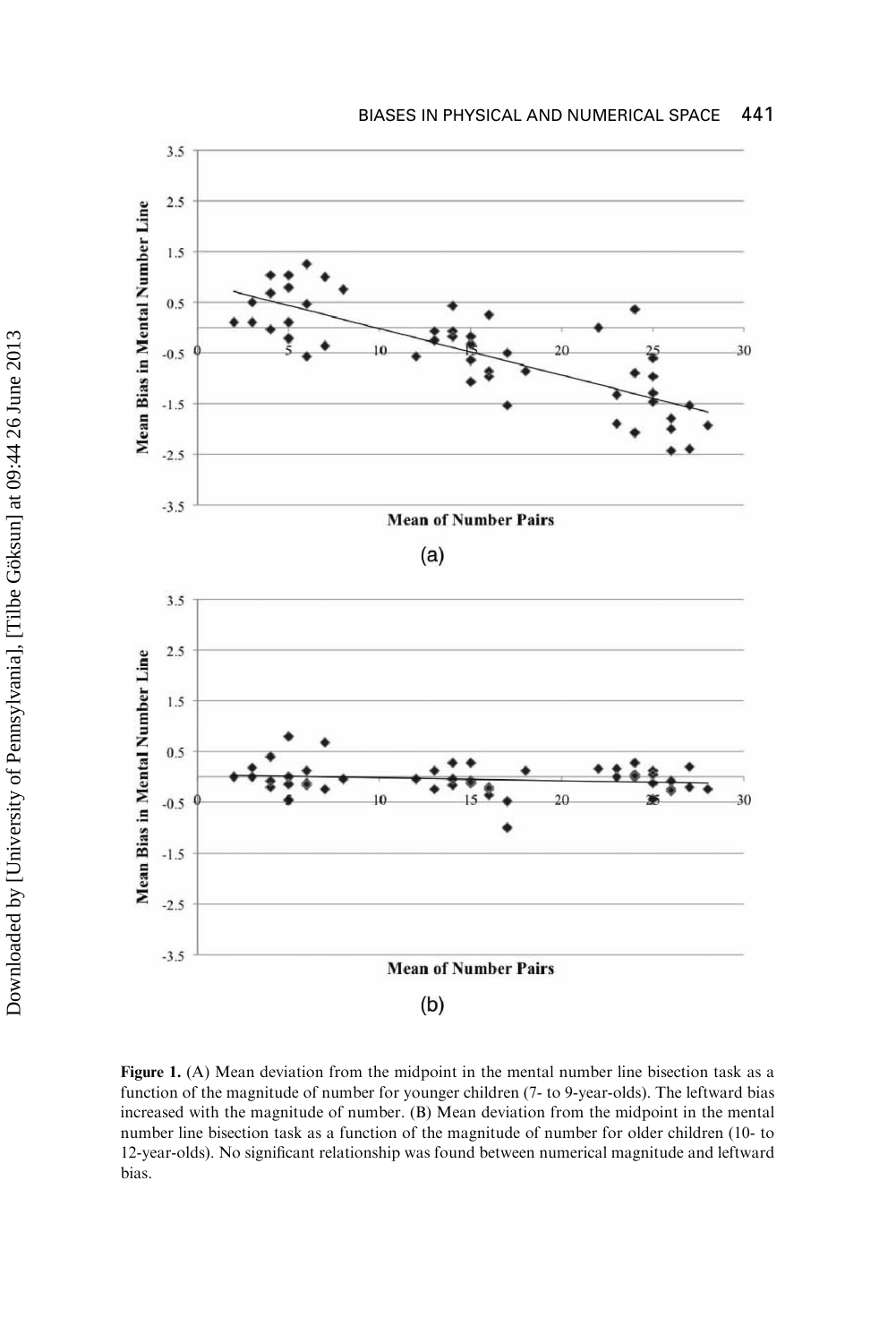meaning that they underestimated the midpoint ( $p < .001$ , binomial test, twotailed). The average reported midpoint ( $M = -0.36$ ,  $SD = 1.37$ ) was deviated toward the left, though this did not reach statistical significance,  $p = .06$ .

Second, we analysed the effect of the numerical magnitude (i.e., whether the bisected numbers were small or large) by correlating the mean bias for each number with the mean of the number pairs. For example, the average of the number pair 22 to 30 (i.e., 26) was correlated with the mean directional bias for that number pair (i.e.,  $-1.04$ ). A negative correlation was found between children's bias and the mean of the number pairs,  $r(48) = -1.768$ ,  $p < .0001$ , showing that underestimation bias increased as the number pairs got larger (see Figure 1). As we hypothesized differences between age groups based on the magnitude of numbers, we correlated the directional bias and the numerical magnitude for each age group. Results showed that the correlation between the mean bias for each number and the mean of the number pairs was significant only for the younger group,  $r(48) = -1.793$ ,  $p < .0001$  and  $r(48) = -1.164$ ,  $p > .05$ .

Last, we examined the effect of interval between number pairs (3, 5, 7, and 9) on the children's biases. No main effect of interval or an interval by age group interaction was found. In a subsequent analysis, we divided the number pairs into smaller and larger number pairs. The number pairs between 1 and 16 were assigned to the smaller number pairs category and larger number pairs category consisted of the number pairs between 17 and 32. Results indicated an interaction between interval size and the numerical magnitude,  $F(1, 47) = 3.87$ ,  $p < .02$ ,  $\eta^2 = .23$ . Except for the lowest interval size, children displayed leftward biases for the higher number pairs in each interval. For example, children showed a rightward attentional bias when asked to bisect 1 and 7 (interval of 7), but the same interval led to a leftward bias when asked to bisect 21 and 27 (Figure 2). Results on the numerical magnitude and the interval size suggest that a greater leftward directional bias occurs with larger numbers and larger intervals.

# The relationship between physical line bisection and mental number line bisection

Children's attentional biases were shifted toward the left in both tasks. Twentyeight children (out of 53) presented leftward biases in both tasks. Given that 39 children had a leftward bias in number bisection, most children who showed a leftward bias in this task also presented a leftward bias in line bisection (72%). The correlation between the two tasks was not significant,  $r = -1.261$ ,  $p >$ .05. Moreover, the correlation between the directional bias in line bisection and in each numerical interval was not significant,  $rs < -1.24$  and  $ps > .09$ .

Following Longo and Lourenco (2007), we divided participants into low and high pseudoneglect groups by a median split based on their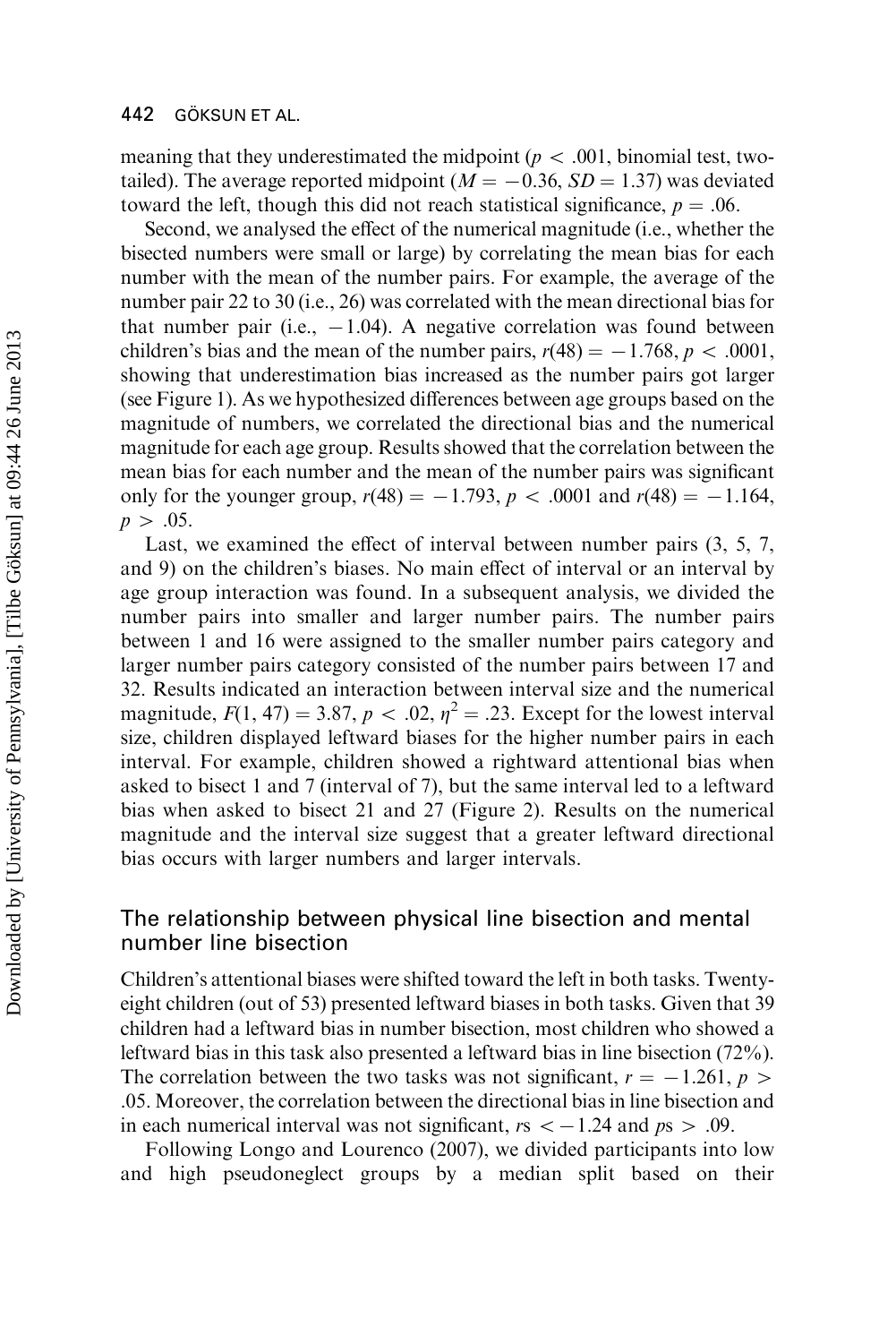

Figure 2. Mean deviation from the midpoint in the mental number bisection task as a function of interval and numerical magnitude. The error bars represent the standard deviation from the mean.

performance on paper line bisection. Both low ( $M_{\text{low}} = -1.66$  mm) and high ( $M_{\text{high}} = -5.68$  mm) groups were significantly deviated towards left in the paper line bisection task,  $ts > 9.715$ ,  $ps < .001$ . There was no difference between low and high pseudoneglect groups in terms of mental number line bisection,  $p > .05$ . Thus, the degree of leftward deviation in paper line bisection did not influence the bias in number bisection.

# **DISCUSSION**

The purpose of this study was to assess elementary school children's directional biases in physical and numerical space. The physical line and the mental number line bisection tasks were used to investigate whether space and number develop with similar spatial attention underpinnings. First, we found that leftward biases (underestimation of midpoint) in numerical space increased with numerical magnitude. When children bisected larger numbers and larger intervals, they shifted further to the left. In contrast, smaller numbers with larger intervals resulted in a rightward deviation. Although both age groups presented leftward deviation for larger numbers, the correlation between the directional bias and the numerical magnitude was significant only for the younger children. Despite having similar directional asymmetries in both tasks, in general, the extent of leftward bias in these tasks was not correlated and the degree of leftward deviation in paper line bisection did not influence the bias in number bisection.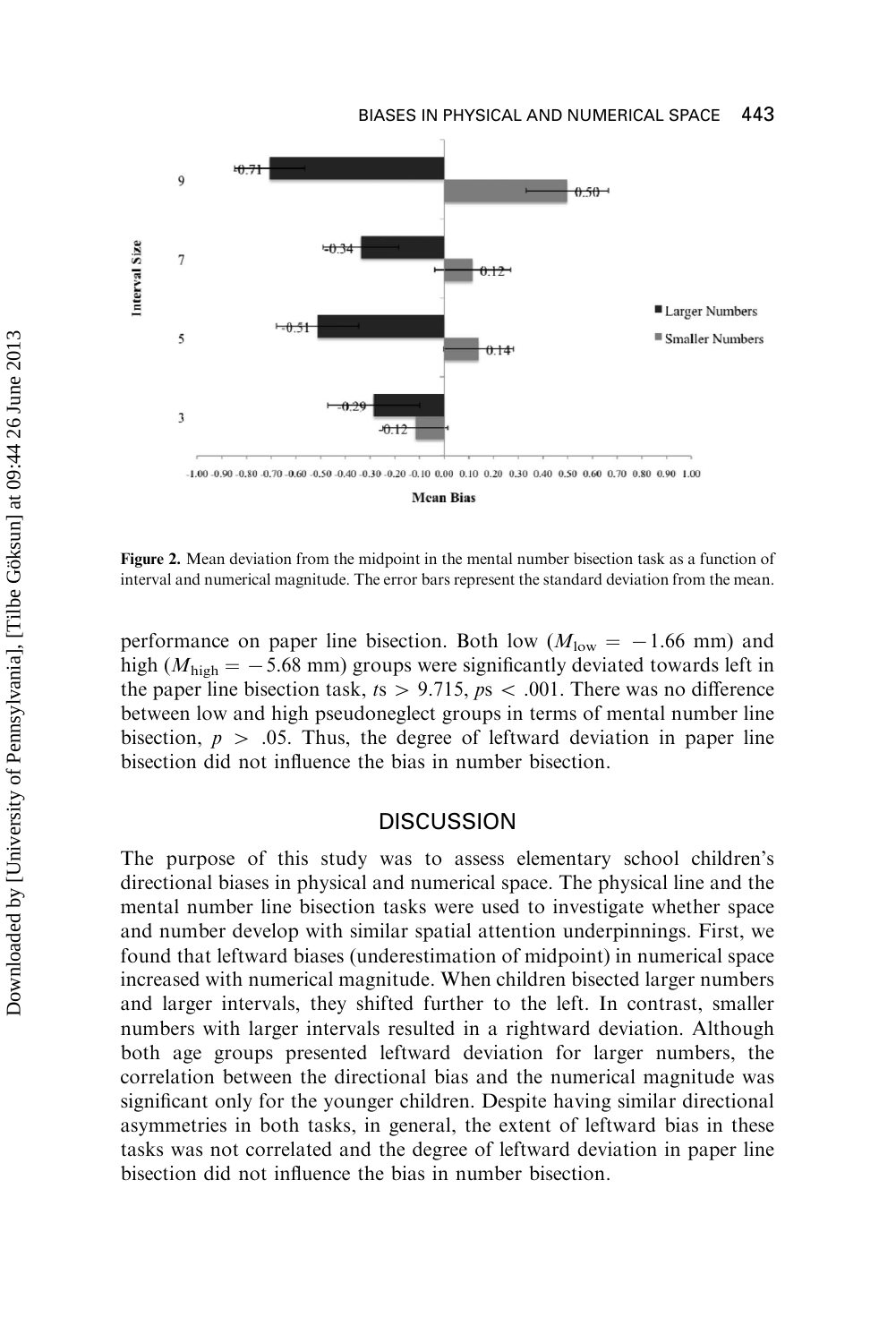#### 444 GÖKSUN ET AL.

Consistent with the previous studies with children and adults, elementary school children demonstrate a leftward bias in bisecting physical space (Haussmann et al., 2003; Longo & Lourenco, 2007). In our study, handedness or the hand used during line bisection did not influence the direction of children's attentional biases. One reason for this inconsistency with other studies (Haussmann et al., 2003; van Vugt et al., 2000) could be the specific procedures of the task itself. Previous studies typically used different line lengths to evaluate spatial attentional biases in children and adults. Instead, we used the same line length in all trials. Jewell and McCourt (2000) suggested that leftward biases might increase with the length of the physical line. Thus, using the same length in all trials would lead to a consistent leftward bias across age groups, handedness, and hand use.

One of the main contributions of the current study is testing of mental number bisection in elementary school children. The results of the directional biases from the number bisection task are mixed. Overall, most children demonstrate an underestimation on the mental number line, like adults (Loftus et al., 2009; Longo & Lourenco, 2007; but see Zorzi et al., 2002). However, the direction of the bias is determined by the interaction between the interval size and the numerical magnitude. With larger numbers and larger intervals, children in both age groups display leftward biases. In contrast, children had rightward biases with smaller numbers and with intervals larger than five. Longo and Lourenco (2007) argued that increased leftward bias with numerical magnitude of number pairs reflects logarithmic scaling processes. In the current study with a verbal mental number line task, regardless of age, the compression of numbers is based on the bisected number pairs rather than a general directional asymmetry.

Two factors might have influenced the results on number bisection and could account for differences between this study and previous research. First, our number bisection task was verbally presented as opposed to being shown visually on a line. This difference could have modulated the spatial attentional bias on the mental number line. However, the same directional bias was found in both line bisection and number line bisection (although the extent was different), even though the numerical line bisection task was performed verbally. Siegler and Booth (2004) suggested that there is a logarithmic representation of the mental number line only with numbers that are larger than 100 for second graders. In the current study, all of the numbers were below 100, which could be another factor leading to inconsistency in the direction of bias.<sup>2</sup> Even though we followed the intervals

<sup>&</sup>lt;sup>2</sup>One reviewer suggested that because only larger numbers are underestimated (a leftward bias), there might not be spatialization of numbers involved. This might be a possibility since we used a verbal mental number line task. A comparison of verbally and visually presented mental number lines might address number and space mapping in this task.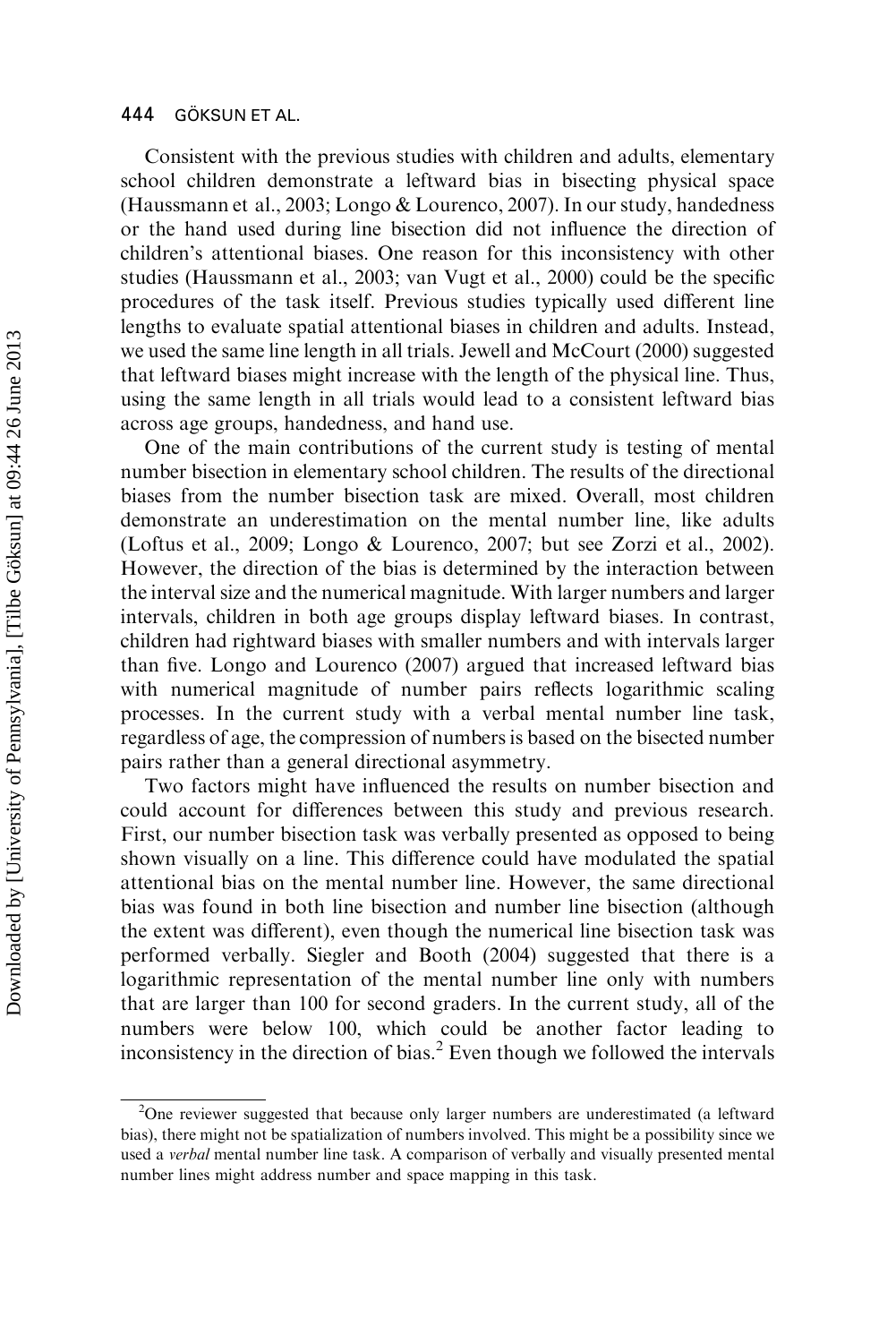and stimuli used by Zorzi et al. (2002), future research should use bigger number pairs and bigger intervals with a verbal presentation to examine whether children have the shift to linear representation around the same age as in the previous research (see Barth & Paladino, 2011, for an alternative account). Second, older children could have a calculation strategy when they estimate the midpoint of number pairs. In addition, using a similar task, Zorzi et al. (2002) did not find a logarithmic representation of mental number line with healthy adults—perhaps the task was easier for adults and led to fewer errors. Thus, small intervals and small number pairs can encourage adults and older children to calculate rather than estimate.

Even though most children who show a leftward bias in number bisection also present a leftward bias in the physical bisection (28 out of 39 children who showed a leftward bias in number bisection), the *degree of deviation* in each task differs. Further analyses show that the degree of leftward deviation in paper line bisection does not influence the bias in number bisection.<sup>3</sup> That is, there was no difference between children who showed a larger or smaller leftward bias in line bisection on their directional biases in number bisection. This could be a result of differences between the two tasks. In physical line bisection, children bisected the same line length in all trials; they bisected four different intervals in the number bisection task. However, the lack of correlation between line bisection and bisection of numbers at any interval range suggests that the directional bias in line bisection is not predictive of degree of errors at any of the number ranges tested.

Some recent studies also provide evidence for dissociation between physical line bisection and number bisection tasks (Ashkenazi & Henik, 2010; Doricchi et al., 2005; Tian et al., 2011). For example, in schizophrenia, individuals have leftward bias in only one task, suggesting a clear dissociation between physical and numerical space (Tian et al., 2011). These findings suggest that directional biases in numerical and physical spaces might share different visuospatial operations and brain networks (Doricchi et al., 2005). In particular, physical line bisection is related to the structures of the striate cortex, the extrastriate visual cortex, and the parietal lobe whereas number bisection is related to the right parietal lobe and prefrontal cortex (Doricchi et al., 2005; Gobel et al., 2006; Pia et al., 2009). Because we obtain similar leftward biases in each task (at least for larger numbers in the number bisection), our study cannot speak to separate neural networks underlying the processing of each task in childhood. Future studies are required to examine whether there is a double dissociation in spatial attention to physical and numerical space in

<sup>&</sup>lt;sup>3</sup>Although it is hard to compare numerical units (for number bisection) with mm (for physical bisection), we followed the analyses conducted by previous studies with adults (Ashkenazi & Henik, 2010; Longo & Lourenco, 2007; Tian et al., 2011).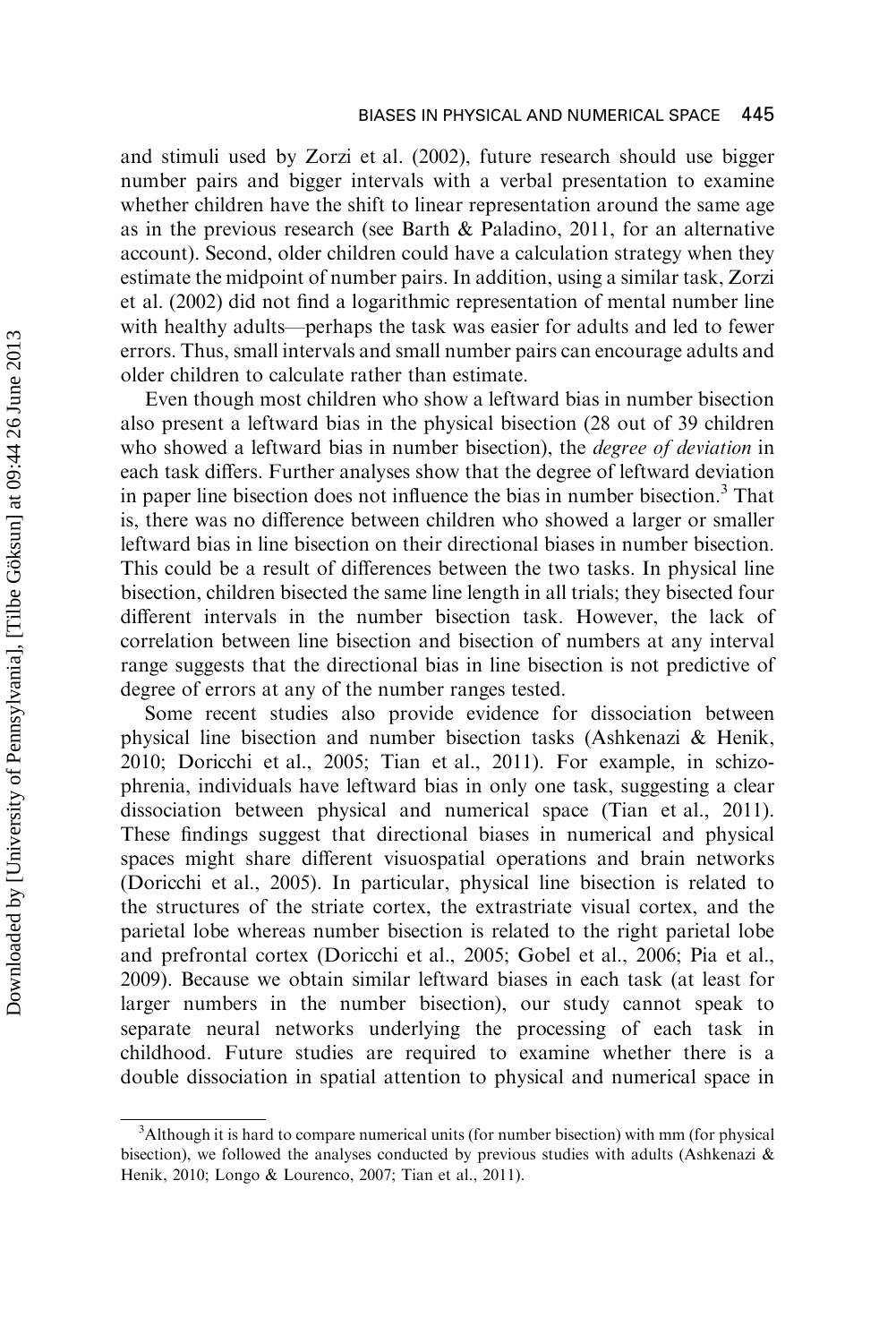early childhood. In addition, children with parietal lobe injuries would be a candidate group to investigate the existence of parallel mechanisms underlying spatial attention in physical and numerical space.

In summary, this study suggests that elementary school children have leftto-right directional biases in both line bisection and number bisection tasks. For the number bisection, the directional bias is contingent on the magnitude of numbers and the interval size between number pairs. The bias is stronger in physical space. The degree of deviation in each task is different and no correlation is found between the two tasks. This is suggestive of differing spatial attentional mechanisms underlying physical and numerical space in childhood that might integrate in adulthood.

> Manuscript received 25 November 2011 Revised manuscript accepted 3 May 2012 First published online 13 June 2012

## **REFERENCES**

- Ashkenazi, S., & Henik, A. (2010). A disassociation between physical and mental number bisection in developmental dyscalculia. Neuropsychologia, 48, 2861–2868.
- Barth, H. C., & Paladino, A. M. (2011). The development of numerical estimation: Evidence against a representational shift. Developmental Science, 14, 125–135.
- Berch, D. B., Foley, E. J., Hill, R. J., & Ryan, P. M. (1999). Extracting parity and magnitude from Arabic numerals: Developmental changes in number processing and mental representation. Journal of Experimental Child Psychology, 74, 286–308.
- Booth, J. L., & Siegler, R. S. (2006). Developmental and individual differences in pure numerical estimation. Developmental Psychology, 41, 189–201.
- Booth, J. L., & Siegler, R. S. (2008). Numerical magnitude representations influence arithmetic learning. Child Development, 79, 1016–1031.
- Bowers, D., & Heilman, K. M. (1980). Pseudoneglect: Effects of hemispace on a tactile line bisection task. Neuropsychologia, 18, 491–498.
- Bradshaw, J. L., Spataro, J. A., Harris, M., Nettleton, N. C., & Bradshaw, J. (1988). Crossing the midline by four to eight year old children. Neuropsychologia, 26, 221–235.
- Calabria, M., & Rosetti, Y. (2005). Interference between number processing and line bisection: A methodology. Neuropsychologia, 43, 779–783.
- Chatterjee, C. (2011). Directional asymmetries in cognition: What is left to write about? In T. W. Schubert & A. Maass (Eds.), Spatial dimensions of social thought (pp. 189–210). Berlin, Germany: De Gruyter.
- Dehaene, S. (2001). Subtracting pigeons: Logarithmic or linear? Psychological Science, 12, 244–246.
- Dehaene, S., Bossini, S., & Giraux, P. (1993). The mental representation of parity and number magnitude. Journal of Experimental Psychology: General, 122, 371–396.
- Dehaene, S., & Mehler, J. (1992). Cross-linguistic regularities in the frequency of number words. Cognition, 43, 1–29.
- de Hevia, M.-D., & Spelke, E. (2009). Spontaneous mapping of number and space in adults and young children. Cognition, 110, 198–207.
- de Hevia, M.-D., & Spelke, E. (2010). Number-space mapping in human infants. Psychological Science, 21, 653–660.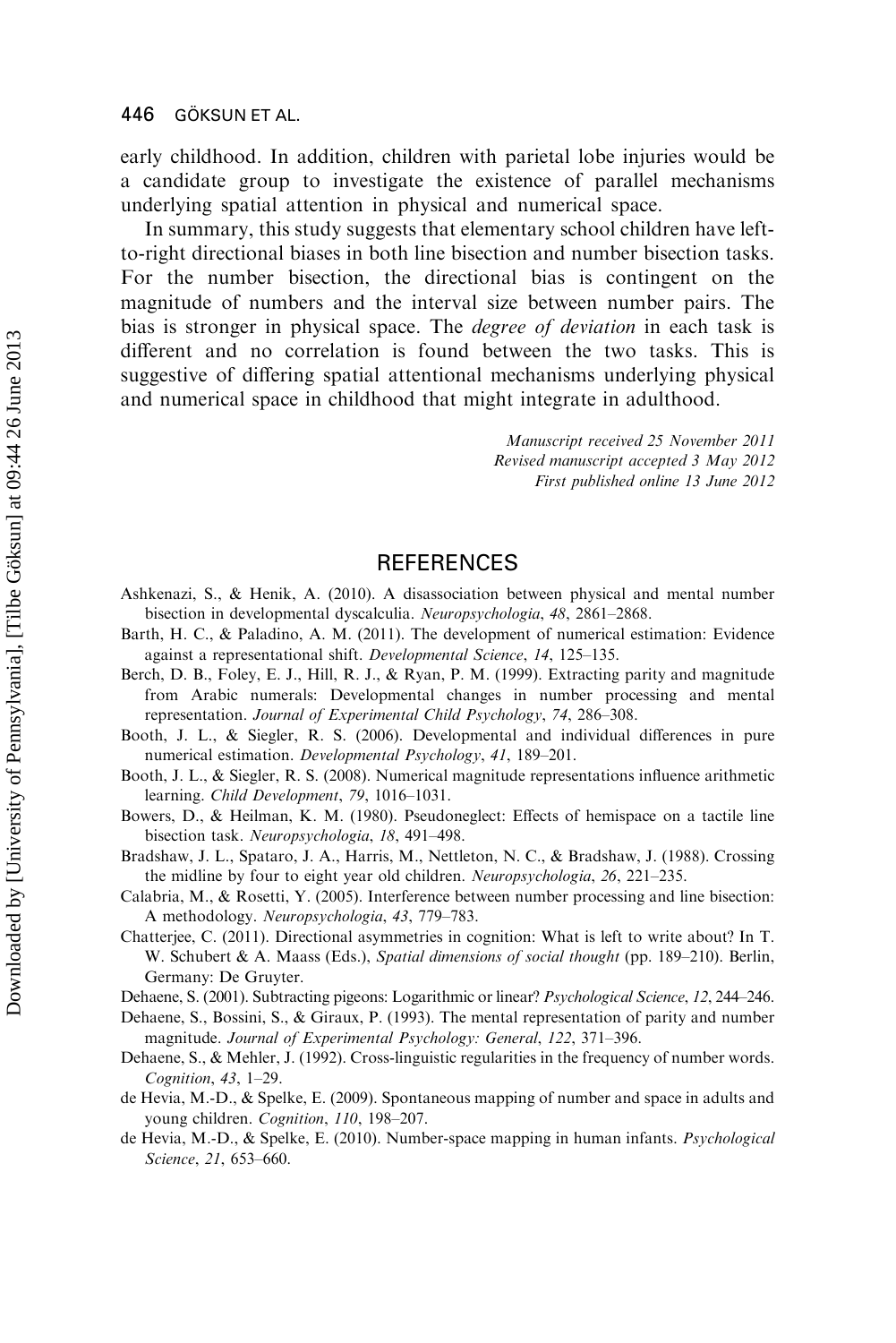- Doricchi, F., Guariglia, P., Gasparini, M., & Tomaiuolo, F. (2005). Dissociation between physical and mental number line bisection in right hemisphere brain damage. Nature Neuroscience, 8, 1663–1665.
- Ebersbach, M., Luwel, K., Frick, A., Onghena, P., & Verschaffel, L. (2008). The relationship between the shape of the mental number line and familiarity with numbers in 5- to 9-yearold children: Evidence for a segmented linear model. Journal of Experimental Child Psychology, 99, 1–17.
- Fias, W. (2001). Two routes for the processing of verbal numbers: Evidence from the SNARC effect. Psychological Research, 65, 250–259.
- Fierro, B., Brighina, F., Piazza, A., Oliveri, M., & Bisiach, E. (2001). Timing of right parietal and frontal cortex activity in visuo-spatial perception: A TMS study in normal individuals. NeuroReport, 12, 2605–2607.
- Fischer, M. H. (2001). Number processing induces spatial performance biases. Neurology, 57, 822–826.
- Fischer, M. H., Castel, A. D., Dodd, M. D., & Pratt, J. (2003). Perceiving numbers causes spatial shifts of attention. Nature Neuroscience, 6, 555–556.
- Gallistel, C. R., & Gelman, R. (1992). Preverbal and verbal counting and computation. Cognition, 44, 43–74.
- Gallistel, C. R., & Gelman, R. (2000). Non-verbal numerical cognition: From reals to integers. Trends in Cognitive Sciences, 4, 59–65.
- Gobel, S. M., Calabria, M., Farne, A., & Rossetti, Y. (2006). Parietal rTMS distorts the mental number line: Simulating "spatial" neglect in healthy subjects. Neuropsychologia, 44, 860-868.
- Hausmann, M., Waldie, K. E., & Corballis, M. C. (2003). Developmental changes in line bisection: A result of callosal maturation? Neuropsychology, 17, 155–160.
- Jewell, G., & McCourt, M. E. (2000). Pseudoneglect: A review and meta-analysis of performance factors in line bisection tasks. Neuropsychologia, 38, 93–110.
- Loftus, A. M., Nicholls, M. E., Mattingley, J. B., Chapman, H. L., & Bradshaw, J. L. (2009). Pseudoneglect for the bisection of mental number lines. Quarterly Journal of Experimental Psychology, 62, 925–945.
- Longo, M. R., & Lourenco, S. F. (2007). Spatial attention and the mental number line: Evidence for characteristic biases and compression. Neuropsychologia, 45, 1400–1407.
- Lourenco, S. F., & Longo, M. R. (2009). Multiple spatial representations of number: Evidence for co-existing compressive and linear scales. Experimental Brain Research, 193, 151–156.
- Lourenco, S. F., & Longo, M. R. (2010). General magnitude representation in human infants. Psychological Science, 21, 873–881.
- Marshall, J. C., & Halligan, P. W. (1989). Does the midsagittal plane play any privileged role in left neglect? Cognitive Neuropsychology, 6, 403–422.
- Moeller, K., Pixner, S., Kaufmann, L., & Nuerk, H.-C. (2009). Children's early mental number line: Logarithmic or decomposed linear? Journal of Experimental Child Psychology, 103, 503–515.
- Opfer, J. E., & Furlong, E. E. (2011). How numbers bias preschoolers' spatial search. *Journal of* Cross-Cultural Psychology, 42, 682–695.
- Opfer, J. E., & Siegler, R. S. (2007). Representational change and children's numerical estimations. Cognitive Psychology, 55, 169–195.
- Opfer, J. E., Thompson, C. A., & Furlong, E. E. (2010). Early development of spatial-numeric associations from spatial and quantitative performance of preschoolers. Developmental Science, 13, 761–771.
- Pia, L., Corazzini, L. L., Folegatti, A., Gindri, P., & Cauda, F. (2009). Mental number line disruption in a right-neglect patient after a left-hemisphere stroke. Brain and Cognition, 69, 81–88.